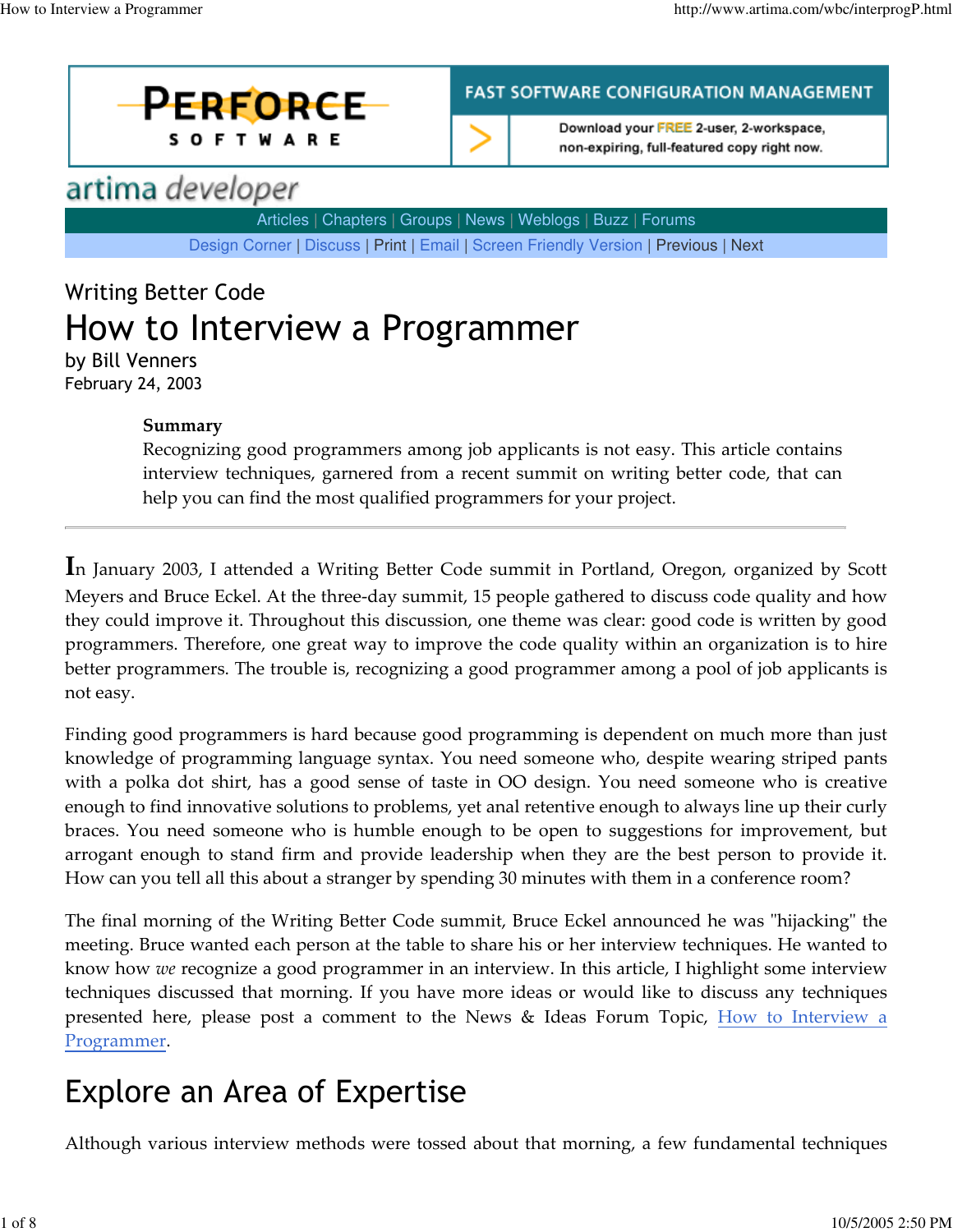emerged from the discussion. For example, rather than simply look for expertise and experience in the exact area in which the candidate will work, you should look for general programming talent and ability. One way to explore and judge a candidate's talents is to explore an area of their expertise:

Dave Thomas: Hire for talent. One of the biggest mistakes companies make is to recruit from a shopping list: I need a programmer with six years Java, three years Oracle, and two years EJBs. The world changes, so you need to hire folks who change with it. Look for people who know *computing*, not necessarily particular narrow niches. Not only will they adapt better in the future, they're also more likely to be innovative in the present.

Chris Sells: To identify how good the candidates are technically, I let them choose an area in which they feel they have expertise. I need them to know something well, and I ask them about that. I ask them why. I want them to know why something in their area of expertise works the way it does. I'm not necessarily after an expert in the area I need. If they learned why in the past, I have confidence they'll learn why in the future.

## Have Them Critique Something

Another technique involves the importance of creating a dialog with the candidate. To get to know the candidate's talents and personality, you can't merely ask questions that have short factual answers. You have to find a way to engage a conversation. To stimulate dialog, you can ask the candidate to critique some technology:

**Josh Bloch**: I ask candidates to critique a system or platform that we both have in common, preferably something they will use on the job. For example, I might ask, "What parts of Java don't you like and why?"

Pete McBreen: I give candidates samples of our current code and ask them to explain and critique it. This gives me a sense of their skills, but also lets them know what they can expect.

## Ask Them to Solve a Problem

Another way to foster an open-ended dialog is to ask the candidate to perform a task: to solve a problem or create a design. Although everyone at the meeting seemed to agree that this was important and useful technique, it also generated a lot of concern. People felt that asking the candidate to solve puzzles and problems needed to be done with care:

**Josh Bloch**: I like to ask a candidate to solve a small-scale design problem, finger exercises, to see how they think and what their process is: "How would you write a function that tells me if its argument is a power of 2?" I'm not looking for the optimal bit-twiddling solution  $((n \& -n) == n)$ . I'm looking to see if they get the method signature right, if they think about boundary cases, if their algorithm is reasonable and they can explain its workings, and if they can improve on their first attempt.

**Bruce Eckel**: I ask candidates to create an object model of a chicken. This eliminates any problems with uncertainties about the problem domain, because everyone knows what a chicken is. I think it also jars people away from the technical details of a computer. It tests to see if they are capable of thinking about the big picture.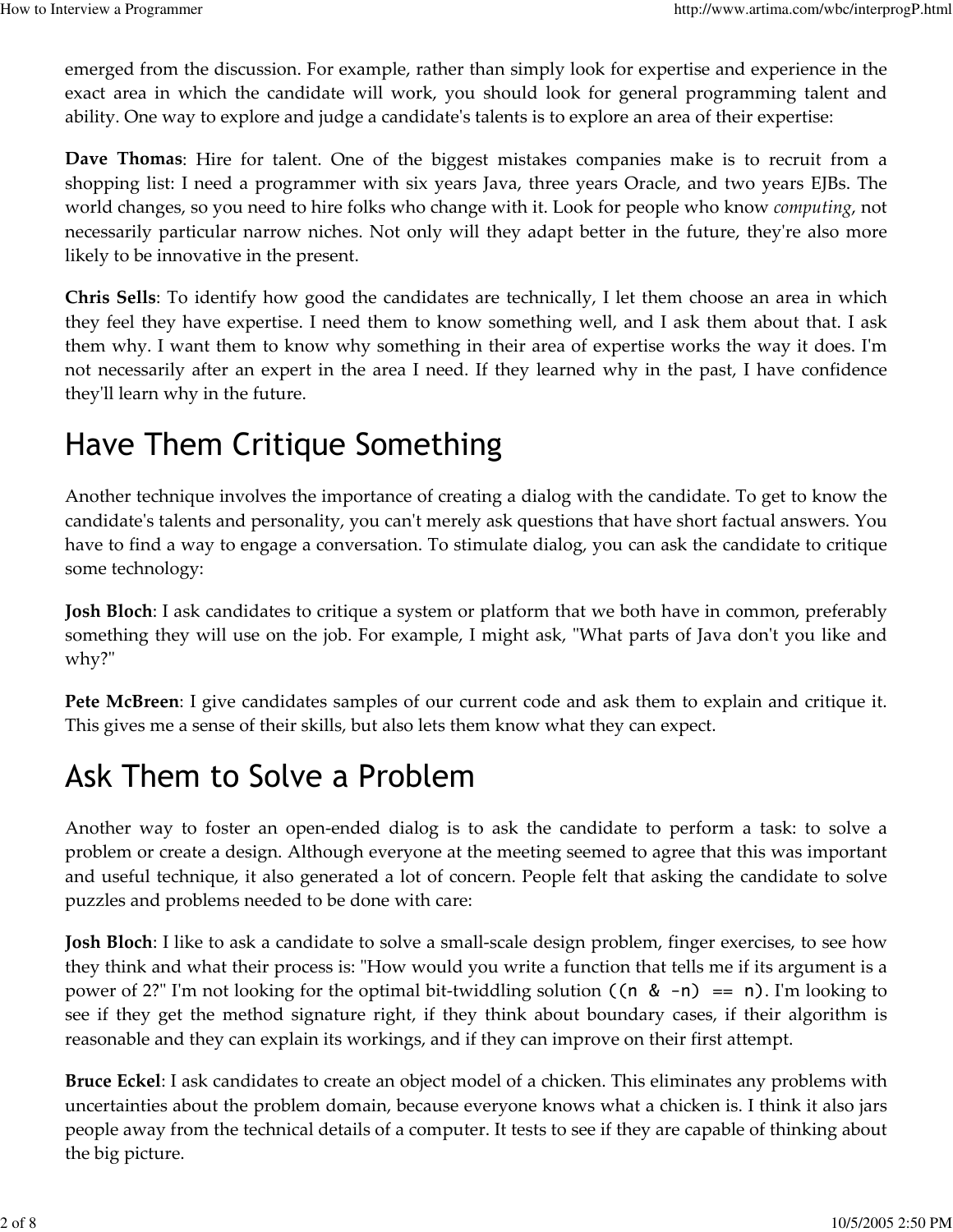Scott Meyers: I hate anything that asks me to design on the spot. That's asking to demonstrate a skill rarely required on the job in a high-stress environment, where it is difficult for a candidate to accurately prove their abilities. I think it's fundamentally an unfair thing to request of a candidate.

Matt Gerrans: I don't like when I'm asked to write a program that does X on a piece of paper. Don't ask the candidate to write a program on paper. That is a waste of time and sweat. People don't write software on paper, they do it with computers using auto-completion, macros, indexed API documentation, and context-sensitive help. They think about it, refactor it, and even rewrite it. If you want to see a person's work, ask them to write some small module or implement some interface before the interview and bring the code on a notebook PC or on hard copy. Then you can review it and discuss the design, coding style, and decisions that went into it. This will give you a much more realistic and useful assessment of a person's work and style.

Kevlin Henney: I like design dialog questions that don't have a single fixed answer. That way they have to ask me questions, and this sparks a discussion. It's good to have a whiteboard available in the room. A dialog lets the interviewer see how the interviewee works, whereas a question of fact is just that: it is great for TV quiz shows, but doesn't tell you how someone will work and approach things over time. A puzzle question requires knowing a trick, which is in essence something that is either known or unknown. I dislike puzzle questions, because they don't require dialog.

**Josh Bloch**: What constitutes a reasonable question depends a lot on the candidate's experience and maturity.

Dave Thomas: I look for people with curiosity. Present problems, not puzzles.

#### Look at Their Code

Josh Bloch suggested one technique we all seemed to like: Have the candidate bring a code portfolio to the interview. Look at the candidate's code and talk to them about it. Although we were concerned that some candidates may not have code they could legally bring to the interview, we figured most candidates could probably come up with something. It can't hurt at least to ask a candidate to bring to the interview a sample of code they had written in the past.

Josh Bloch: I want to see their code. You get to see what they pick. You learn what they value. You learn how they communicate.

## Find Out What Books They Read

Several people indicated that they ask candidates about the programming books they read to see if a programmer is self-motivated or concerned about improving their own programming skills:

Matt Gerrans: I ask candidates, "What books have you read about programming?" If the book is beyond syntax, that's important.

Randy Stafford: I find out what books they read because it's important to me that they educate themselves of their own volition.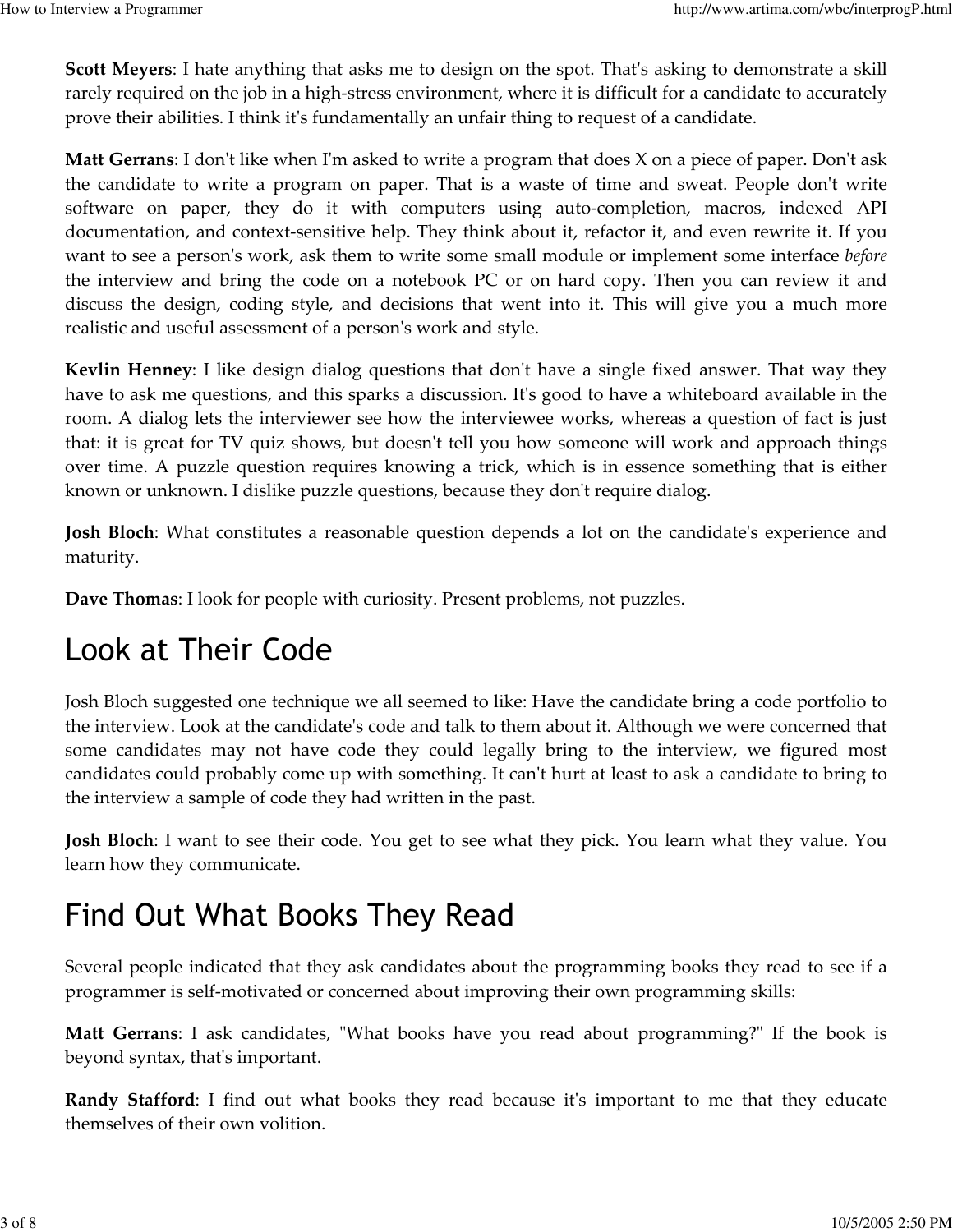### Ask About a People Problem

As important as technical ability, or perhaps more important, is personality. How well would the candidate fit the team? How well would they fit the work environment? People used various techniques to judge personality:

Randy Stafford: Good citizenship is probably more important than technical prowess, because if you have people with the right kind of attitude and demeanor, you can help them gain the technical knowledge and software development habits. But if you have people who lack humility and maturity, it can be extremely difficult to get them to cooperate in reaching a goal, no matter how bright they are or what they've accomplished in the past.

Chris Sells: I ask candidates, "Tell me about a problem you had with a boss or teammate. Tell me how you've dealt with a problem with a boss."

Jack Ganssle: I check references. Now, I know these people are the candidate's five best friends, and will not say anything negative. But I ask those references for names of people who know the candidate, and go to these others for insight. This way I spread the net beyond anything the candidate ever imagined.

Kevlin Henney: I try to imagine if I would go to a pub and talk non-tech with them—not if I like them, but whether I could get along with them. Are they pubbable? Could I talk to them in a non-office situation?

Dawn McGee: The most likable person is often not the best person.

Dave Thomas: I think every team of a certain size needs a professional pain in the ass, because teams get complacent, fixed in their ways. They need nudging out of their comfort zone once in a while, so they can look at problems from a different perspective. There are two kinds of pains in the ass: the obnoxious boor—to be avoided on all teams—and the person who never learned that grownups shouldn't ask "Why?" all the time. The latter is a treasure.

## Get to Know Them

Perhaps the prominent theme of our discussion was that you need to try to get to know the candidate as best you can. Talk to the candidate in the interview. Try to get a feel for them. If possible, bring them in on a trial basis or for a probationary period. That would give you more time to get to know the candidate, and give the candidate more time to get to know you:

Chuck Allison: I talk to them. I get a feel for them. I always ask about what they've done. I have found that by discovering what a person is excited about technically, you can learn a lot of important things about them. In the past I've asked people to describe a project that was especially interesting to them, or that was challenging and successful. On occasion I've asked what they've done that they're the most proud of. This usually reveals the depth of one's understanding and mastery. It also gets them to turn on the fire hose verbally, and you can sit back and get most of the answers you need.

**Randy Stafford**: I look at past projects listed on their resume, and ask them to talk about those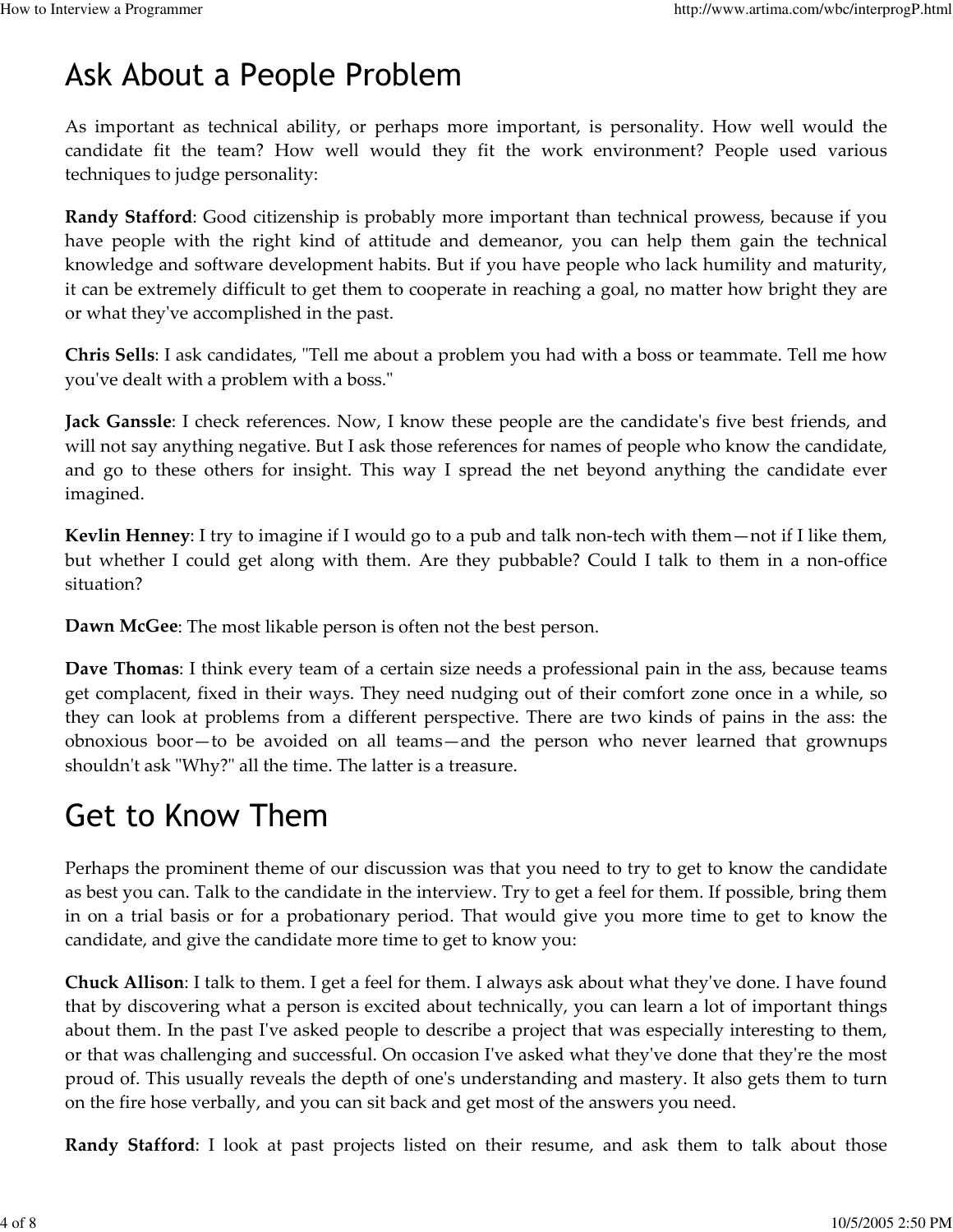projects—how was the team organized, what the technologies and architectures were used, was the software successful in production, etc. In their answers I'm listening for what lessons they learned from those experiences, and whether those lessons match with lessons I've learned from my experiences and from professional literature. I get a glimpse into how they perceive themselves in relation to the world around them. Some come off as arrogant, some ignorant, some helpless. Others sound humble, intelligent, and motivated. I often ask them what software development literature they read. Continuous education is very important to me.

Angelika Langer: In Germany, hiring is like marrying someone. It's "until death do us part"—a marriage without the backdoor of a divorce, because you can't fire employees. The only chance for firing someone is during a three- to six-month probationary period, or when the company goes out of business.

The major filtering is done *before* the interview, based on the curriculum vitae (CV) and submitted papers, such as evaluations from former employers. (In Germany, employers must provide every employee with a written evaluation when they leave the company.) The interview itself is usually brief. The main tool in filtering is scrutinizing the CV and papers; 98 percent of all applicants are disqualified in this phase. The interview should confirm the impression you gain from the applicant's papers and allows you to sense their personality. The lucky winner then goes on a probationary period.

Probation definitely does not replace the filtering; it just keeps a last exit open until you really must commit.

Andy Hunt: We've hired people who interviewed well, but they were terrible at the job. If possible, hire them in for a trial period.

**Dawn McGee:** You could also bring candidates in for half a day, and have them do what they would be doing on the job.

## Conclusion

To sum up the overlying themes from our hour-long discussion in Portland: You should look for talent and fit more than specific skill sets. Ask open-ended questions to initiate revealing dialog. Ask candidates to critique something. Ask them to design something. Investigate their past experience. Review their code. And through conversation and, if possible, a trial period, you should try to become familiar with the candidate's technical abilities, talents, and personality.  $\blacksquare$ 

## How Do You Interview a Programmer?

Do you have an opinion on the techniques mentioned in this article? Do you have a tool or technique you use to find good programmers? Please share your ideas in the News & Ideas Forum Topic: How to Interview a Programmer.

### About the Author

Bill Venners is President of Artima Software, Inc. and Editor-In-Chief of Artima.com. He is the author of Inside the Java Virtual Machine (Computing McGraw-Hill), a programmer-oriented survey of the Java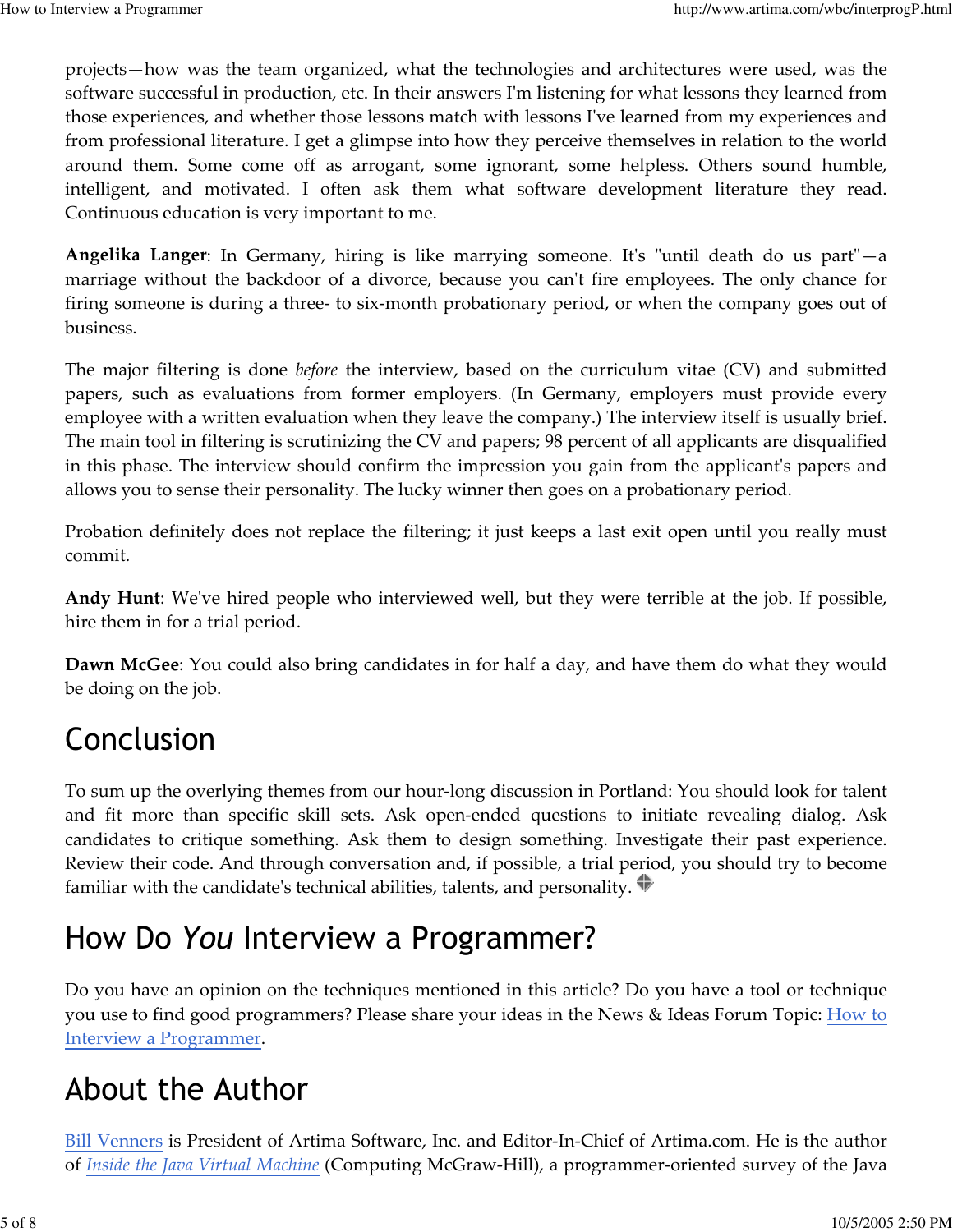platform's architecture and internals. His popular columns in JavaWorld magazine covered Java internals, object-oriented design, and Jini. Bill has been active in the Jini Community since its inception. He led the Jini Community's ServiceUI project, whose ServiceUI API became the de facto standard for associating user interfaces to Jini services. Bill also serves as an elected member of the Jini Community's initial Technical Oversight Committee (TOC), and in this role helped to define the governance process for the community.

#### Resources

Chuck Allison is a professor of computer science at Utah Valley State College in Orem, Utah. He has degrees in mathematics and practiced software development professionally from 1978 to 2001, working for defense contractors and other large corporations. He spent most of the 1990s as a contributing member of the C++ Standards Committee and designed the standard bitset class. He has been a columnist for the  $C/C++$  *Users Journal* ( $C++$  and Java) and the editor since 1992, and is now senior editor of the journal. He is the author of  $C \& C++ Code \textit{Capsules}$  (Prentice Hall) and co-author with Bruce Eckel of Thinking in C++, Volume 2 (Prentice Hall). He has taught C++ and Java extensively throughout the U.S. and is available for training and consulting from May through August: http://www.freshsources.com/

Josh Bloch is an architect in Sun Microsystem's Core Java Platform Group. He has designed major enhancements to the Java APIs and language, specifically for the Java Collections API and the java.math package. Most recently, he led the expert groups that defined Java's assert and preferences facilities. In his 2001 book, Effective Java Programming Language Guide (Addison Wesley), Josh distilled his wisdom into 57 concrete guidelines for designing and implementing Java programs: http://java.sun.com/docs/books/ef fective/

Alistair Cockburn is the founder of Humans and Technology and Cockburn and Associates. Alistair is internationally known for his work in object- oriented software development. Alistair does technical facilitation, process and organization design, project setup, requirements gathering, and OO design: http://alistair.cockburn.us/

Bruce Eckel is the author of *Thinking in Java* (Prentice Hall), the Hands-On Java Seminar CD ROM, Thinking in C++ (Prentice Hall), and C++ Inside and Out (McGraw Hill), among others. He's given hundreds of presentations throughout the world, published more than 150 articles in numerous magazines, was a founding member of the ANSI/ISO C++ committee, and speaks regularly at conferences. He provides public and private seminars and design consulting in C++ and Java: http://www.mindview.net/

Jack Ganssle helps developers build better embedded systems faster. He started, developed, and sold three electronics companies; including one of the world's leading producers of embedded development tools. Jack is Embedded Systems Programming's technical editor, as well the magazine's monthly "Breakpoints" columnist. He has published more than 300 articles on different aspects of embedded development, as well as two books (The Art of Designing Embedded Systems and The Art of Programming Embedded Systems both published by Newnes) on the subject. Online, he writes the weekly "Embedded Pulse" column on embedded.com and is the editor of The Embedded Muse, a free bi-weekly email newsletter:

http://www.ganssle.com/index.htm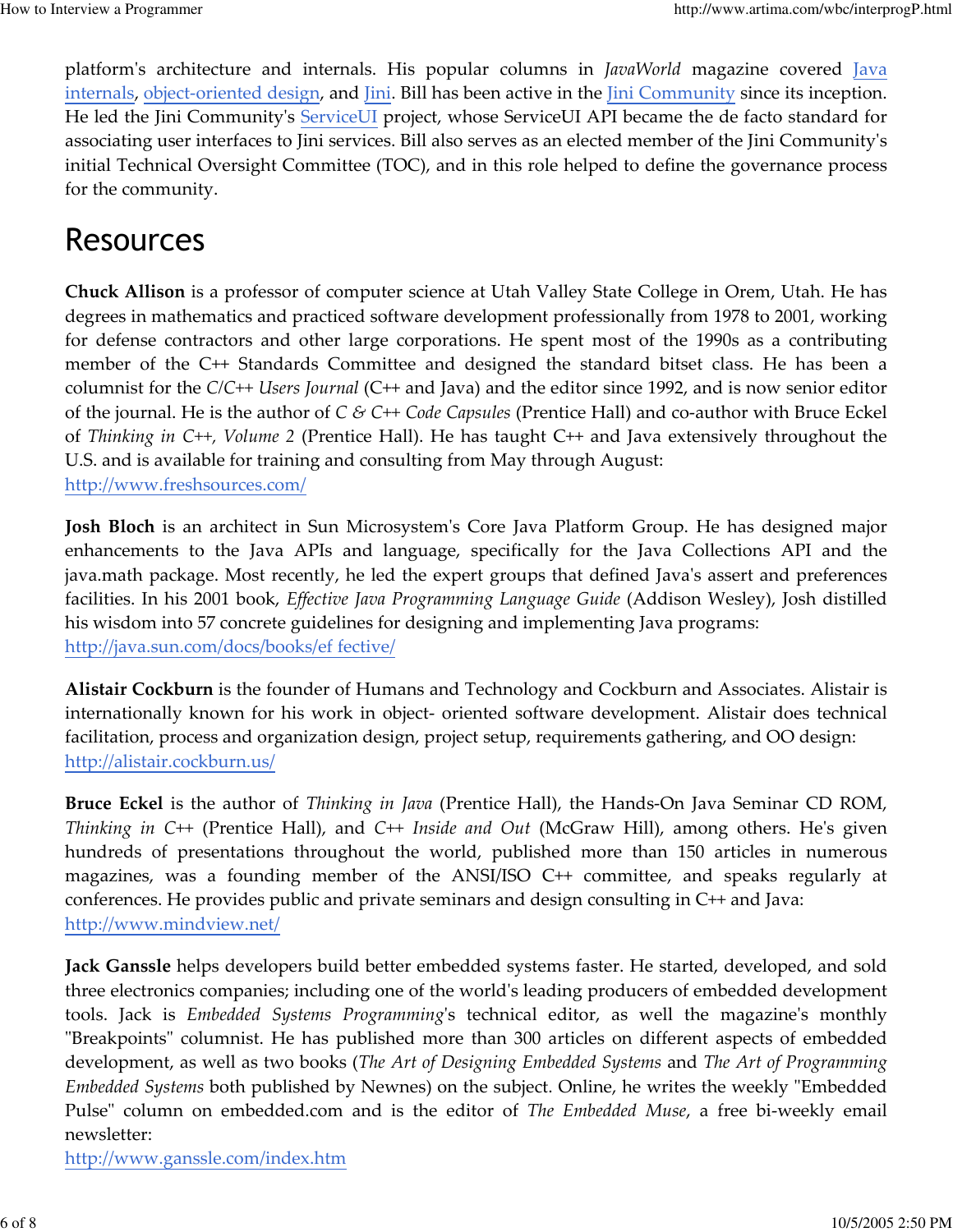Matt Gerrans began his professional life as an electronic engineer but quickly saw the light and switched to software development. He now has more than 12 years professional software development under his belt, including work in C++, Java, Python, and yes, even JavaScript. He is the C# columnist for Artima.com:

http://www.cyclethere.com/

Kevlin Henney is an independent consultant and trainer based in the UK. Prior to becoming the founding director of Curbralan Limited, he was a principal technologist for QA Training. He has developed and delivered training course material and consultancy on many aspects of OO development, which he has practiced across a number of domains for more than a decade: http://www.curbralan.com

Andy Hunt and Dave Thomas are the "Pragmatic Programmers," recognized internationally as experts who develop high-quality software -- accurate and highly flexible systems. They helped write the now-famous Agile Manifesto, and regularly speak on new ways to produce software. Their best- selling book, The Pragmatic Programmer (Addison Wesley), describes their software development best practices. They have more than 40 years combined experience in the industry. They know practical software development:

http://www.pragmaticprogrammer.com/

Angelika Langer works as an independent freelance trainer, mentor, and consultant with a course curriculum of her own. Her current work is backed by more than a decade of experience as a software engineer working for German and US companies and several years as a trainer and consultant. She enjoys speaking at conferences all over the world. Her consulting and mentoring assignments focus on code reviews, audits, project evaluations, special purpose workshops, and more. Together with Klaus Kreft, she wrote the authoritative book Standard C++ IOStreams and Locales (Addison Wesley) http://www.langer.camelot.de/ios treams.htm. Angelika also served as a columnist for C++ Report http://www.langer.camelot.de/Articles/Articles.htm#C++ Report and C/C++ Users Journal for many years, and currently writes a column entitled "Effective Java" for the German JavaSPEKTRUM magazine:

http://www.langer.camelot.de/

Pete McBreen is the author of Software Craftsmanship and Questioning Extreme Programming (both by Addison Wesley). He is an independent consultant who actually enjoys writing and delivering software. Despite spending a lot of time writing, teaching, and mentoring, he goes out of his way to ensure that he does hands-on coding on a live project every year. Pete specializes in finding creative solutions to problems that software developers face: http://www.mcbreen.ab.ca/

Dawn McGee is a Business Consultant and Attorney. Formerly, she served as the Lead Analyst for Underdog Ventures, LLC, in New York City and Global Partners, LLC, in Napa, California, focusing on investing in companies that have a high social impact. Ms. McGee provides clients with legal and business advice on start up issues, business plan reviews, business formation, venture capital financing, technology development agreements, licensing agreements, intellectual property protection, private placements, joint venture agreements, real estate issues and estate planning and business succession. She speaks frequently on the issues of angel investing, venture financing and women's entrepreneurship. She can be reached at: